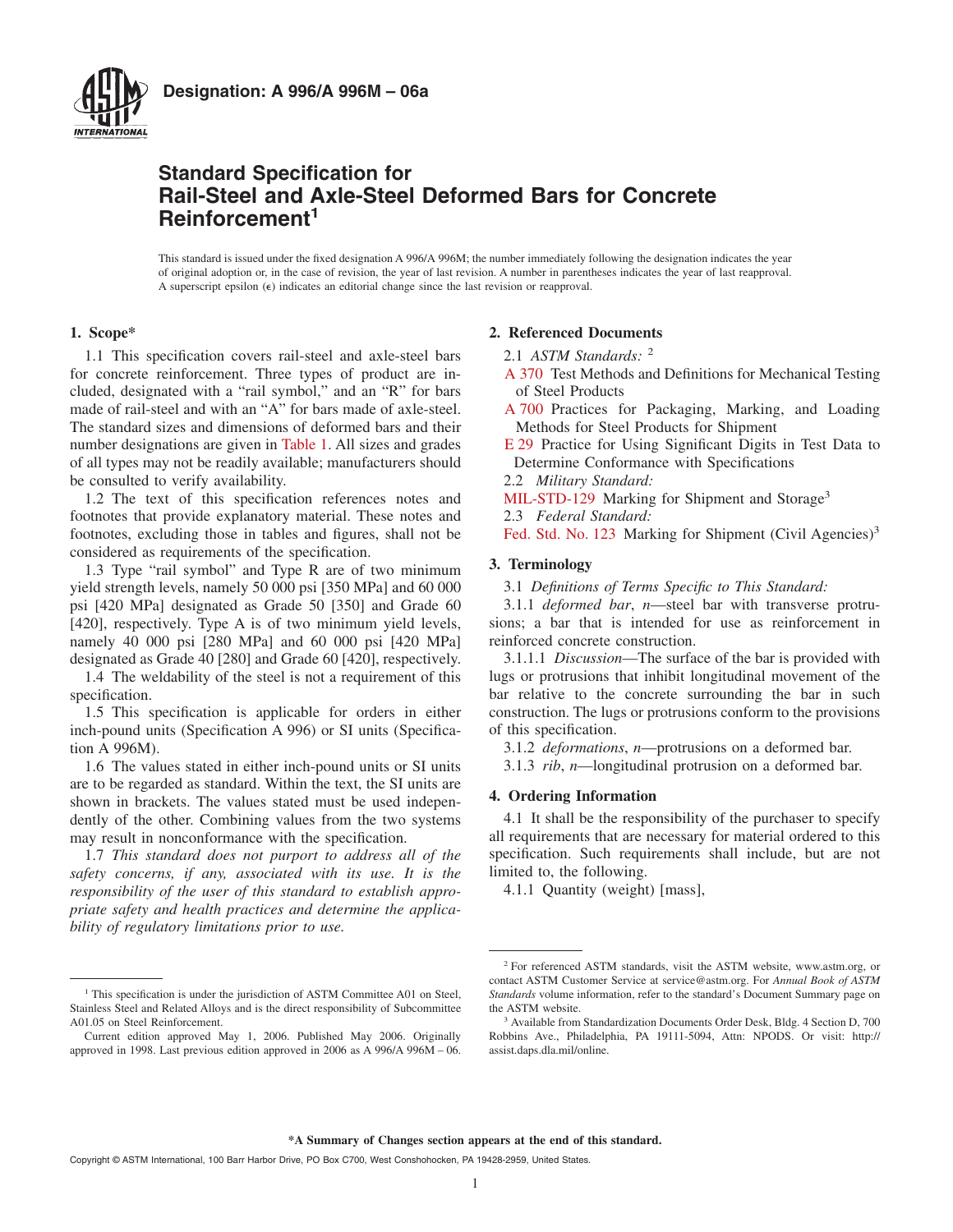# **A 996/A 996M – 06a**

**TABLE 1 Deformed Bar Designation Numbers, Nominal Weights [Masses], Nominal Dimensions, and Deformation Requirements**

| <b>Bar Designation</b><br>No. <sup>A</sup> | Nominal Weight,<br>Ib/ft [Nominal Mass,<br>kg/m] | Nominal Dimensions <sup>B</sup> |                                                 |                     | Deformation Requirements, in. [mm] |                           |                                                           |
|--------------------------------------------|--------------------------------------------------|---------------------------------|-------------------------------------------------|---------------------|------------------------------------|---------------------------|-----------------------------------------------------------|
|                                            |                                                  | Diameter, in. [mm]              | Cross-Sectional<br>Area in. $^{2}$ [mm $^{2}$ ] | Perimeter, in. [mm] | Maximum Average<br>Spacing         | Minimum Average<br>Height | Maximum Gap<br>(Chord of $12.5%$ of<br>Nominal Perimeter) |
| 3[10]                                      | 0.376 [0.560]                                    | $0.375$ [ $9.5$ ]               | $0.11$ [ $71$ ]                                 | 1.178 [29.9]        | $0.262$ [ 6.7]                     | $0.015$ $[0.38]$          | $0.143$ [3.6]                                             |
| 4 [13]                                     | 0.668 [0.994]                                    | 0.500 [12.7]                    | $0.20$ [129]                                    | 1.571 [39.9]        | $0.350$ [ $8.9$ ]                  | 0.020 [0.51]              | $0.191$ [4.9]                                             |
| 5[16]                                      | 1.043 [1.552]                                    | $0.625$ [15.9]                  | $0.31$ [199]                                    | 1.963 [49.9]        | $0.437$ [11.1]                     | $0.028$ [0.71]            | $0.239$ [6.1]                                             |
| 6[19]                                      | 1.502 [2.235]                                    | $0.750$ [19.1]                  | $0.44$ [284]                                    | 2.356 [59.8]        | $0.525$ [13.3]                     | $0.038$ [0.97]            | $0.286$ [7.3]                                             |
| 7 [22]                                     | 2.044 [3.042]                                    | $0.875$ [22.2]                  | $0.60$ [387]                                    | 2.749 [69.8]        | $0.612$ [15.5]                     | $0.044$ [1.12]            | $0.334$ [8.5]                                             |
| 8[25]                                      | 2.670 [3.973]                                    | 1.000 [25.4]                    | $0.79$ [510]                                    | 3.142 [79.8]        | 0.700 [17.8]                       | $0.050$ [1.27]            | $0.383$ [9.7]                                             |

*<sup>A</sup>*Bar numbers are based on the number of eighths of an inch included in the nominal diameter of the bars [bar numbers approximate the number of millimeters of the nominal diameter of the bar].<br><sup>B</sup>The nominal dimensions of a deformed bar are equivalent to those of a plain round bar having the same weight [mass] per foot [meter] as the deformed bar.

4.1.2 Name of material (rail-steel or axle-steel deformed bars for concrete reinforcement),

4.1.3 Type,

4.1.4 Size,

4.1.5 Grade,

4.1.6 Packaging (see Section [20\)](#page-3-2),

4.1.7 ASTM designation and year of issue, and

4.1.8 Certified mill test reports (if desired).

#### **5. Materials and Manufacture**

5.1 The bars shall be rolled from standard section Tee rails or from carbon steel axles for railway cars and locomotives. No other materials, such as those known by the terms "rerolled, rail-steel equivalent, and rail-steel quality" shall be substituted.

#### **6. Carbon Determination**

6.1 For axle-steel product, the manufacturer shall make a determination for the carbon content of each axle received for manufacture into reinforcing bars. Based on these carbon determinations, all steel axles shall be stocked for subsequent rolling in separated lots by carbon range. The ranges of carbon shall be determined by the manufacturer as those best suited to meet the mechanical requirements.

6.2 When requested by the purchaser, the manufacturer shall report the carbon range for each lot of bars furnished.

#### **7. Requirements for Deformations**

7.1 Deformations shall be spaced along the bar at substantially uniform distances. The deformations on opposite sides of the bar shall be similar in size, shape, and pattern.

7.2 The deformations shall be placed with respect to the axis of the bar so that the included angle is not less than 45°. Where the line of deformations forms an included angle with the axis of the bar from  $45^{\circ}$  to  $70^{\circ}$  inclusive, the deformations shall reverse alternately in direction from those on the opposite side. Where the line of deformations is over 70°, reversal in direction shall not be required.

7.3 The average spacing or distance between deformations on each side of the bar shall not exceed seven tenths of the nominal diameter of the bar.

7.4 The overall length of the deformations shall be such that the gap (measured as a chord) between the ends of the deformations shall not exceed 12.5 % of the nominal perimeter of the bar. Where the ends terminate in a rib, the width of the rib shall be considered as the gap between these ends. The <span id="page-1-0"></span>summation of the gaps shall not exceed 25 % of the nominal perimeter of the bar. Furthermore, the summation of gaps shall not exceed 25% of the nominal permeter of the bar. The nominal perimeter of the bar shall be 3.1416 times the nominal diameter.

7.5 The spacing, height, and gap of deformations shall conform to the requirements prescribed in [Table 1.](#page-1-0)

#### **8. Measurements of Deformation**

8.1 The average spacing of deformations shall be determined by measuring the length of a minimum of 10 spaces and dividing that length by the number of spaces included in the measurement. The measurement shall begin from a point on a deformation at the beginning of the first space to a corresponding point on a deformation after the last included space. Spacing measurments shall not be made over a bar area containing bar marking symbols involving letters or numbers.

8.2 The average height of deformations shall be determined from measurements made on not less than two typical deformations. Determinations shall be based on three measurements per deformation, one at the center on the overall length and the other two at the quarter points of the overall length.

<span id="page-1-2"></span>8.3 Insufficient height, insufficient circumferential coverage, or excessive spacing of deformations shall not constitute cause for rejection unless it has been clearly established by determinations on each lot [\(Note 1\)](#page-1-1) tested that typical deformation height, gap, or spacing does not conform to the minimum requirements prescribed in Section 7. No rejection shall be made on the basis of measurements if fewer than ten adjacent deformations on each side of the bar are measured.

<span id="page-1-1"></span>NOTE 1—As used within the intent of [8.3](#page-1-2) and [14.1,](#page-2-2) the term "lot" shall mean all the bars of one bar number and pattern of deformations contained in an individual shipping release or shipping order.

#### **9. Tensile Requirements**

9.1 The material, as represented by the test specimens, shall conform to the requirements for tensile properties prescribed in [Table 2.](#page-2-3)

<span id="page-1-3"></span>9.2 The yield point or yield strength shall be determined by one of the following methods.

9.2.1 The yield point shall be determined by the drop of the beam or halt in the gage of the testing machine.

9.2.2 Where the steel tested does not have a well-defined yield point, the yield strength shall be determined at extension under load using an autographic diagram method or an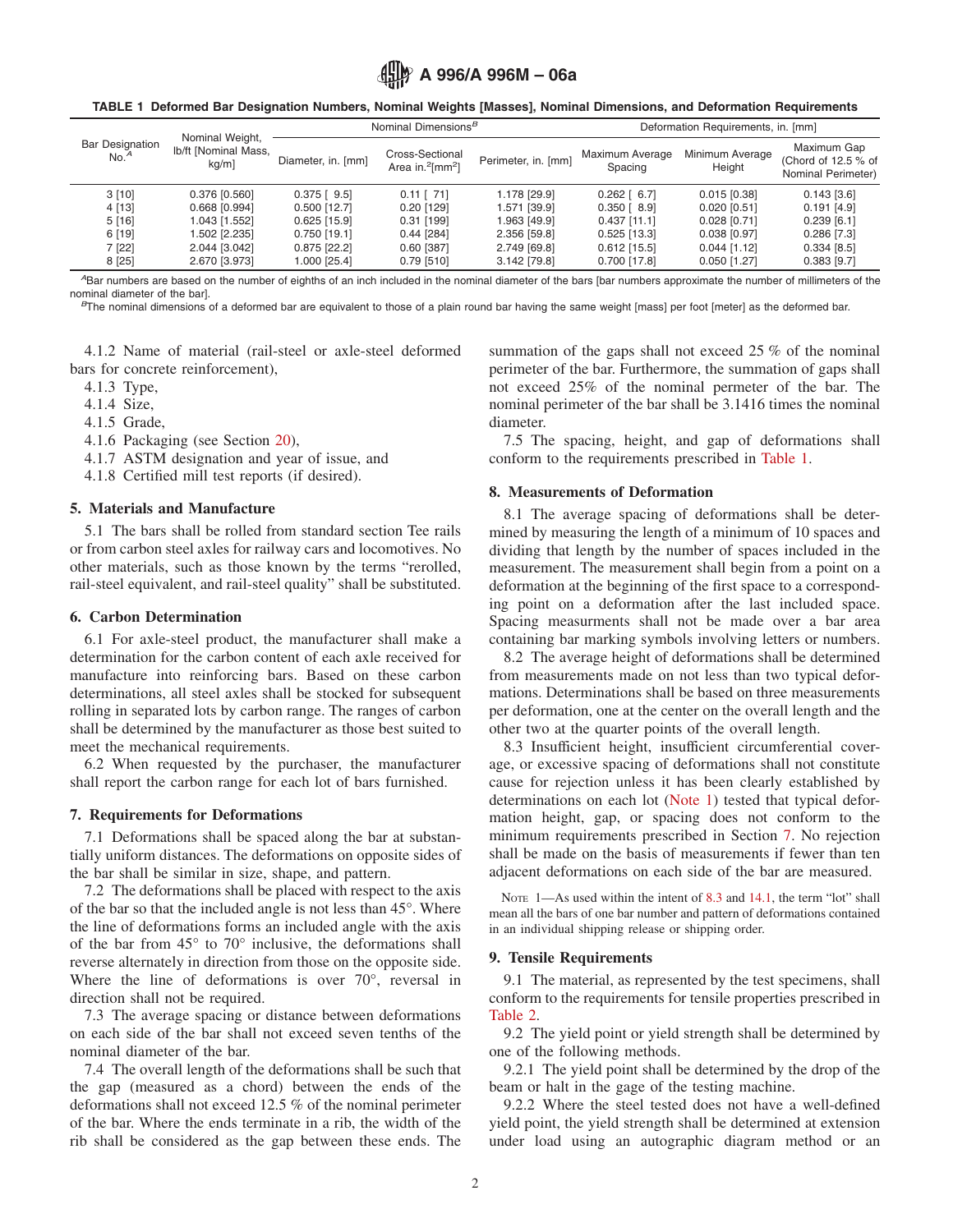# **A 996/A 996M – 06a**

**TABLE 2 Tensile Requirements**

|                                         | Grade 40 [280] Grade 50 [350] |                     |       | Grade 60 [420] |
|-----------------------------------------|-------------------------------|---------------------|-------|----------------|
| Tensile strength,<br>min, psi [MPa]     | 70 000 [500]                  | 80 000 [550]        |       | 90 000 [620]   |
| Yield strength,<br>min, psi [MPa]       | 40 000 [280]                  | 50 000 [350]        |       | 60 000 [420]   |
| Elongation in 8 in.<br>[200 mm], min, % |                               | Type<br>Rail Symbol |       |                |
|                                         |                               |                     | and R | A              |
| Bar Designation no. 3 [10]              | 11                            | 6                   | 6     | 8              |
| 4, 5, 6 [13, 16, 19]                    | 12                            |                     | 6     | 8              |
| 7 [22]                                  | 11                            | 6                   | 5     | 8              |
| 8 [25]                                  | 10                            | 5                   | 4.5   |                |

extensometer as described in 14.1.2 and 14.1.3 of Test Methods and Definitions [A 370.](#page-2-4) The strain shall be 0.5 % within the gage length.

9.3 The percentage of elongation shall be as prescribed in [Table 2.](#page-2-3)

#### **10. Bending Requirements**

10.1 The bend test specimen shall withstand being bent around a pin without cracking on the outside radius of the bent portion. The requirements for degree of bending and sizes of pins are prescribed in [Table 3.](#page-2-5)

10.2 The bend test shall be made on specimens of sufficient length to ensure free bending and with an apparatus which provides the following.

10.2.1 Continuous and uniform application of force throughout the duration of the bending operation.

10.2.2 Unrestricted movement of the specimen at points of contact with the apparatus and bending around a pin free to rotate.

10.2.3 Close wrapping of the specimen around a pin during the bending operation.

10.3 It shall be permissible to use other acceptable, more severe methods of bend testing, such as placing a specimen across two pins free to rotate and applying the bending force with a fixed pin. When failures occur under more severe methods, retest shall be permitted under the bend test method prescribed in [10.2.](#page-2-6)

#### **11. Permissible Variation in Weight [Mass]**

11.1 Deformed reinforcing bars shall be evaluated on the basis of nominal weight [mass]. The weight [mass] determined using the measured weight [mass] of the test specimen and rounding in accordance with Practice  $E$  29, shall be at least 94% of the applicable weight [mass] per unit length prescribed in [Table 1.](#page-1-0) In no case shall overweight [excess mass] of any deformed bar be cause for rejection.

**TABLE 3 Bend Test Requirements**

|                               | Pin Diameter for Bend Test <sup>A</sup> |                  |                  |  |  |
|-------------------------------|-----------------------------------------|------------------|------------------|--|--|
| <b>Bar Designation Nos.</b>   | <b>Type Rail Symbol</b>                 | Type R           | Type A           |  |  |
| $3, 4, 5$ [10, 13, 16]        | $6d^B$                                  | $3\frac{1}{2} d$ | $3\frac{1}{2}$ d |  |  |
| 6, 7, 8 [19, 22, 25]          | 6d                                      | 5d               | 5d               |  |  |
| $A$ Toot bondo 100 $^{\circ}$ |                                         |                  |                  |  |  |

*<sup>A</sup>*Test bends 180°.

 $B_d$  = nominal diameter of specimen.

#### <span id="page-2-3"></span>**12. Finish**

12.1 The bars shall be free of detrimental surface imperfections.

<span id="page-2-7"></span>12.2 Rust, seams, surface irregularities, or mill scale shall not be cause for rejection, provided the weight, dimensions, cross-sectional area, and tensile properties of a hand wire brushed test are not less than requirements of this specification.

12.3 Surface imperfections or flaws other than those specified in [12.2](#page-2-7) shall be considered detrimental when specimens containing such imperfections fail to conform to either tensile or bending requirements. Examples include, but are not limited to, laps, seams, slivers, cooling or casting cracks, and mill or guide marks.

#### **13. Test Specimens**

<span id="page-2-4"></span><span id="page-2-0"></span>13.1 All mechanical tests shall be conducted in accordance with Test Methods and Definitions [A 370,](#page-0-1) including Annex A9.

13.2 Tension test specimens shall be the full section of bar as rolled.

13.3 The unit stress determinations on full-size specimens shall be based on the nominal bar area.

13.4 The bend test specimens shall be the full section of the bar as rolled.

#### **14. Number of Tests**

<span id="page-2-6"></span><span id="page-2-2"></span>14.1 For all bar sizes, one tension test, one bend test, and one set of dimensional property tests including bar weight [mass] and spacing, height, and gap of deformations shall be made from each lot [\(Note 1\)](#page-1-1) of 10 tons [9 mg], or fraction thereof.

#### <span id="page-2-10"></span>**15. Retests**

15.1 If the results of an original tension specimen fail to meet the specified minimum requirements and are within 2000 psi [14 MPa] of the required tensile strength, within 1000 psi [7 MPa] of the required yield strength, or within two percentage points of the required elongation, a retest shall be permitted on two random specimens for each original tension specimen failure from the lot. Both retest specimens shall meet the requirements of this specification.

15.2 If a bend test fails for reasons other than mechanical reasons or flaws in the specimen as described in [15.4.2](#page-3-3) and [15.4.3,](#page-3-4) a retest shall be permitted on two random specimens from the same lot. Both retest specimens shall meet the requirements of this specification. The retest shall be performed on test specimens that are at air temperature but not less than 60°F [16°C].

<span id="page-2-1"></span>15.3 If a weight [mass] test fails for reasons other than flaws in the specimen as described in [15.4.3,](#page-3-4) a retest shall be permitted on two random specimens from the same lot. Both retest specimens shall meet the requirements of this specification.

<span id="page-2-9"></span><span id="page-2-5"></span>15.4 If the original test or any of the random retests fails because of any reasons listed in [15.4.1,](#page-2-8) [15.4.2,](#page-3-3) or [15.4.3,](#page-3-4) the test shall be considered an invalid test:

<span id="page-2-8"></span>15.4.1 The elongation property of any tension test specimen is less than that specified, and any part of the fracture is outside the middle half of the gage length, as indicated by scribe marks on the specimen before testing,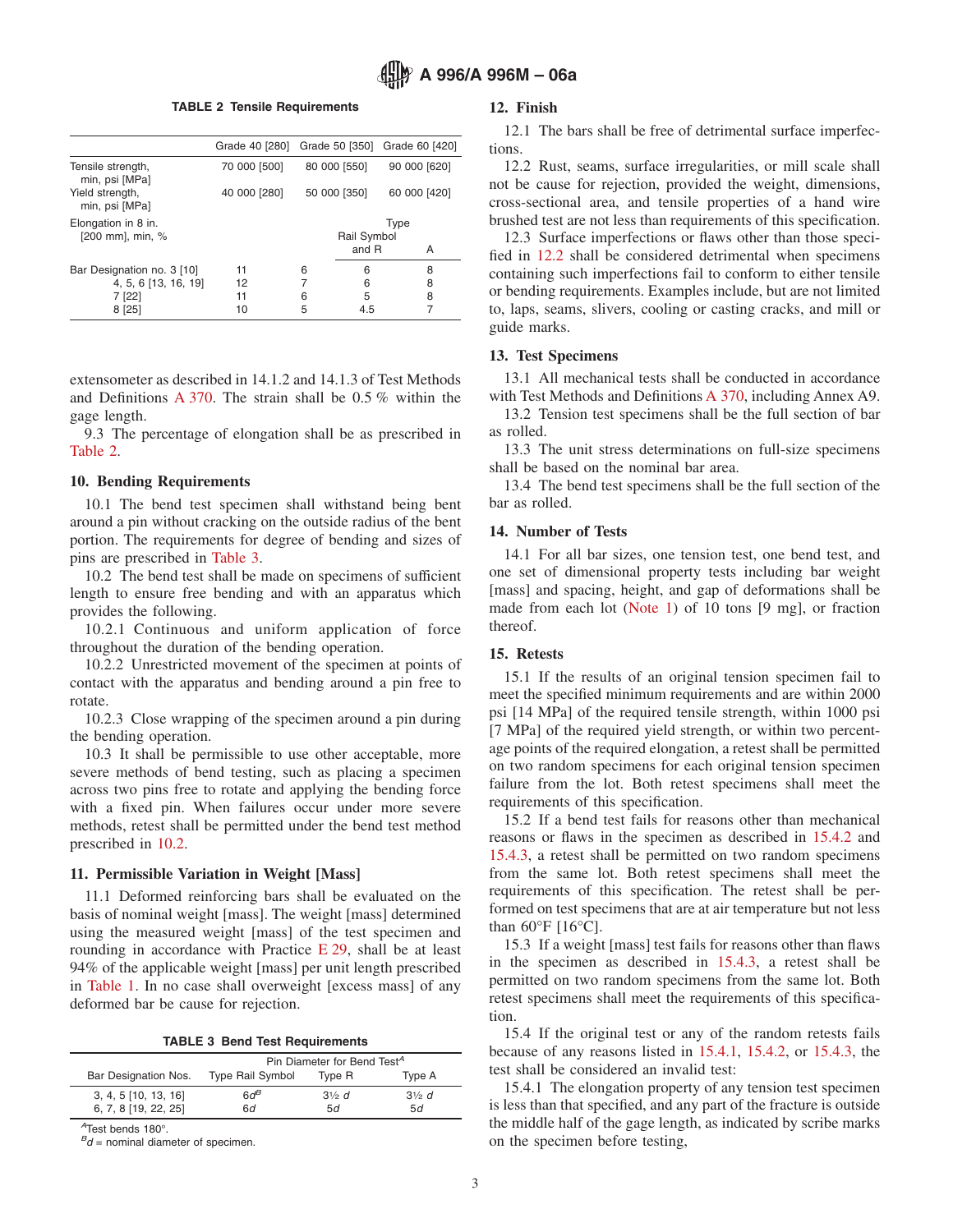NOTE 2—Marking specimens with multiple scribe or punch marks can reduce the occurrence of fracture outside or near these marks and the need for declaring the test invalid.

15.4.2 Mechanical reasons such as failure of testing equipment or improper specimen preparation,

15.4.3 Flaws are detected in a test specimen, either before or during the performance of the test.

15.5 The original results from sections [15.4.1,](#page-2-8) [15.4.2,](#page-3-3) or [15.4.3](#page-3-4) shall be discarded and the test shall be repeated on a new specimen from the same lot.

#### **16. Inspection**

16.1 The inspector representing the purchaser shall have free entry, at all times, while work on the contract of the purchaser is being performed, to all parts of the manufacturer's works that concern the manufacture of the material ordered. The manufacturer shall afford the inspector all reasonable facilities to satisfy him that the material is being furnished in accordance with this specification. All tests and inspection shall be made at the place of manufacture prior to shipment, unless otherwise specified, and shall be so conducted as not to interfere unnecessarily with the operation of the works.

16.2 *For Government Procurement Only*—Except as otherwise specified in the contract, the contractor shall be responsible for the performance of all inspection and test requirements specified herein and shall be permitted to use one's own or any other suitable facilities for the performance of the inspection and test requirements specified herein, unless disapproved by the purchaser at the time of purchase. The purchaser shall have the right to perform any of the inspections and tests at the same frequency as set forth in this specification where such inspections are deemed necessary to assure that material conforms to prescribed requirements.

#### **17. Rejection**

17.1 Material that shows injurious defects subsequent to its acceptance at the manufacturer's works will be rejected, and the manufacturer shall be notified.

#### **18. Test Reports**

18.1 When specified in the purchase order, the following information shall be reported on a per lot basis. It shall be permissible to report additional items as requested or desired.

18.1.1 Carbon level—Type A only.

18.1.2 Tensile properties.

18.1.3 Bend test.

18.2 A Material Test Report, Certificate of Inspection, or similar document printed from or used in electronic form from an electronic data interchange (EDI) transmission shall be <span id="page-3-3"></span>regarded as having the same validity as a counterpart printed in the certifier's facility. The content of the EDI transmitted document must meet the requirements of the invoked ASTM standard(s) and conform to any EDI agreement between the purchaser and the supplier. Notwithstanding the absence of a signature, the organization submitting the EDI transmission is responsible for the content of the report.

<span id="page-3-5"></span><span id="page-3-4"></span>NOTE 3—The industry definition invoked here is: EDI is the computer to computer exchange of business information in a standard format such as ANSI ASC X12.

### **19. Marking**

19.1 When loaded for mill shipment, bars shall be separated and tagged properly with the manufacturer's test identification number.

19.2 Each manufacturer shall identify the symbols of his marking system.

19.3 All bars produced to this specification shall be identified by a distinguishing set of marks legibly rolled onto the surface of one side of the bar to denote in the following order.

19.3.1 *Point of Origin*—Letter or symbol established as a manufacturer's mill designation.

19.3.2 *Size Designation*—Arabic number corresponding to Bar Designation Number in [Table 1.](#page-1-0)

19.3.3 *Type of Steel*—Rail symbol, letter R or letter A indicating that the bar was produced from rail or axle steel.

19.3.4 *Minimum Yield Designation*—For Grade 60 [420] bars, either the number 60 [4] or a single continuous line through at least five spaces offset from the center of the bar (No marking designation for Grade 50 [350] or Grade 40 [280] bars).

19.3.5 It shall be permissible to substitute bars having sizes and grades in SI units for bars ordered to the corresponding sizes and grades in inch-pound units.

#### <span id="page-3-2"></span>**20. Packaging and Package Marking**

<span id="page-3-0"></span>20.1 Packaging, marking, and loading for shipment shall be in accordance with Practices [A 700.](#page-0-2)

<span id="page-3-1"></span>20.2 When specified in the contract or order, and for direct procurement by or direct shipment to the U.S. government, marking for shipment, in addition to requirements specified in the contract or order, shall be in accordance with [MIL-STD-](#page-0-3)[129](#page-0-3) for military agencies and with [Fed. Std. No. 123](#page-0-4) for civil agencies.

#### **21. Keywords**

21.1 concrete reinforcement; deformations (protrusions); steel bars